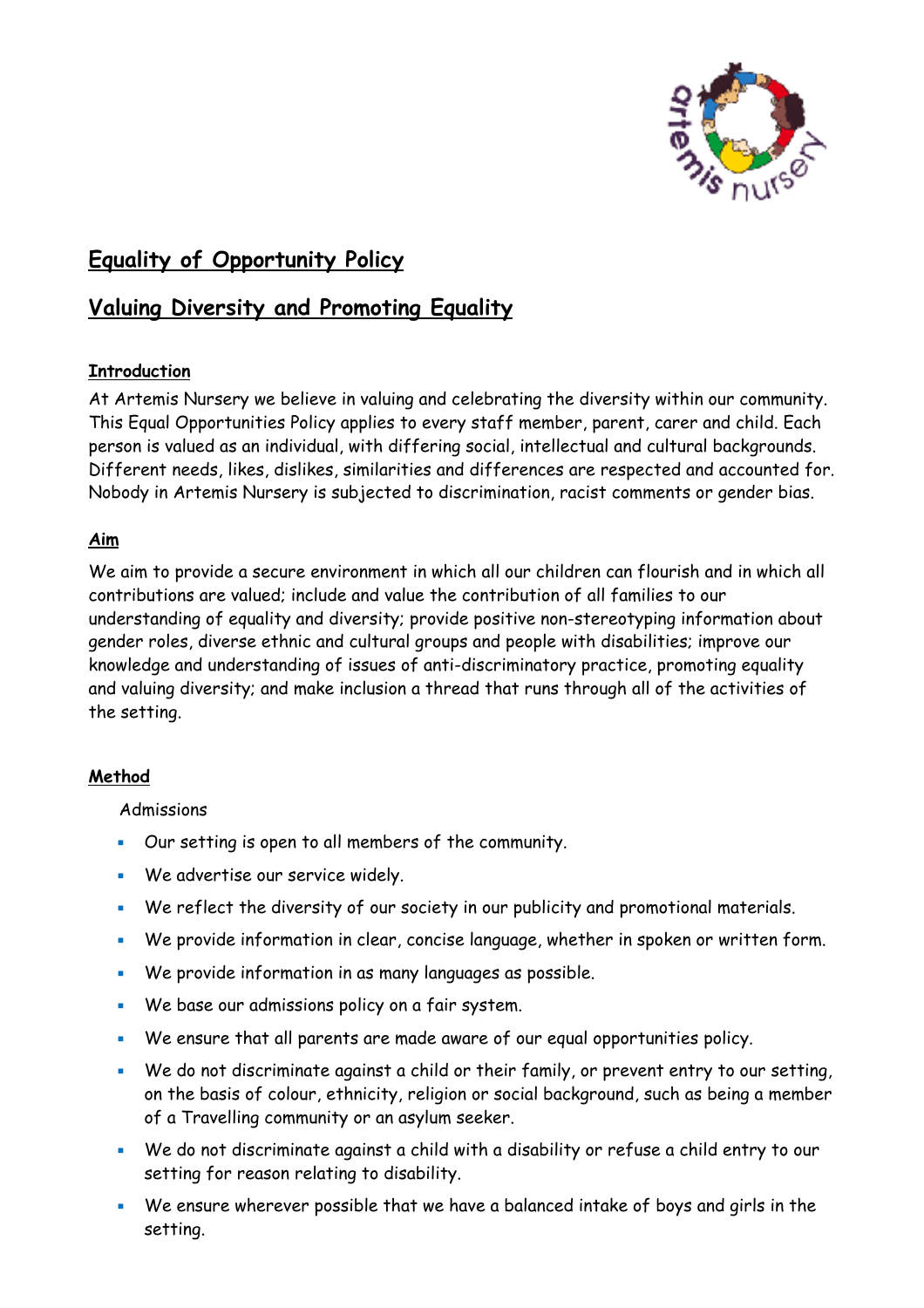- We develop an action plan to ensure that people with disabilities can participate successfully in the services offered by the setting and in the curriculum offered.
- We take action against any discriminatory behaviour by staff or parents. Displaying of openly discriminatory and possibly offensive materials, name calling, or threatening behaviour are unacceptable on or around the premises and will be dealt with in the strongest manner.

## Employment

- Posts are advertised and all applicants are judged against explicit and fair criteria.
- Applicants are welcome from all backgrounds and posts are open to all.
- We may use the exemption clauses in relevant legislation to enable the service to best meet the needs of the community.
- The applicant who best meets the criteria is offered the post, subject to references and checks by the Criminal Records Bureau. This ensures fairness in the selection process.
- All job descriptions include a commitment to promoting equality and recognising and respecting diversity as part of their specifications.
- We monitor our application process to ensure that it is fair and accessible.

### **Training**

- We seek out training opportunities for staff and volunteers to enable them to develop anti-discriminatory and inclusive practices, which enable all children to flourish.
- We ensure that staff are confident and fully trained in administering relevant medicines and performing invasive care procedures when these are required.
- We review our practices to ensure that we are fully implementing our policy for promoting equality, valuing diversity and inclusion.

### Curriculum

- **EXECT** The curriculum offered in the setting encourages children to develop positive attitudes about themselves as well as to people who are different from themselves. It encourages children to empathise with others and to begin to develop the skills of critical thinking.
- Our environment is as accessible as possible for all visitors and service users. If access to the settings is found to treat disabled children or adults less favourably then we make reasonable adjustments to accommodate the needs of disabled children and adults. We do this by:
- **EXEDENT Marking children feel valued and good about themselves;**
- **EXE** ensuring that children have equality of access to learning;
- undertaking an access audit to establish if the setting is accessible to all children;
- **EXEDENT Making adjustments to the environment and resources to accommodate a wide range** of learning, physical and sensory impairments;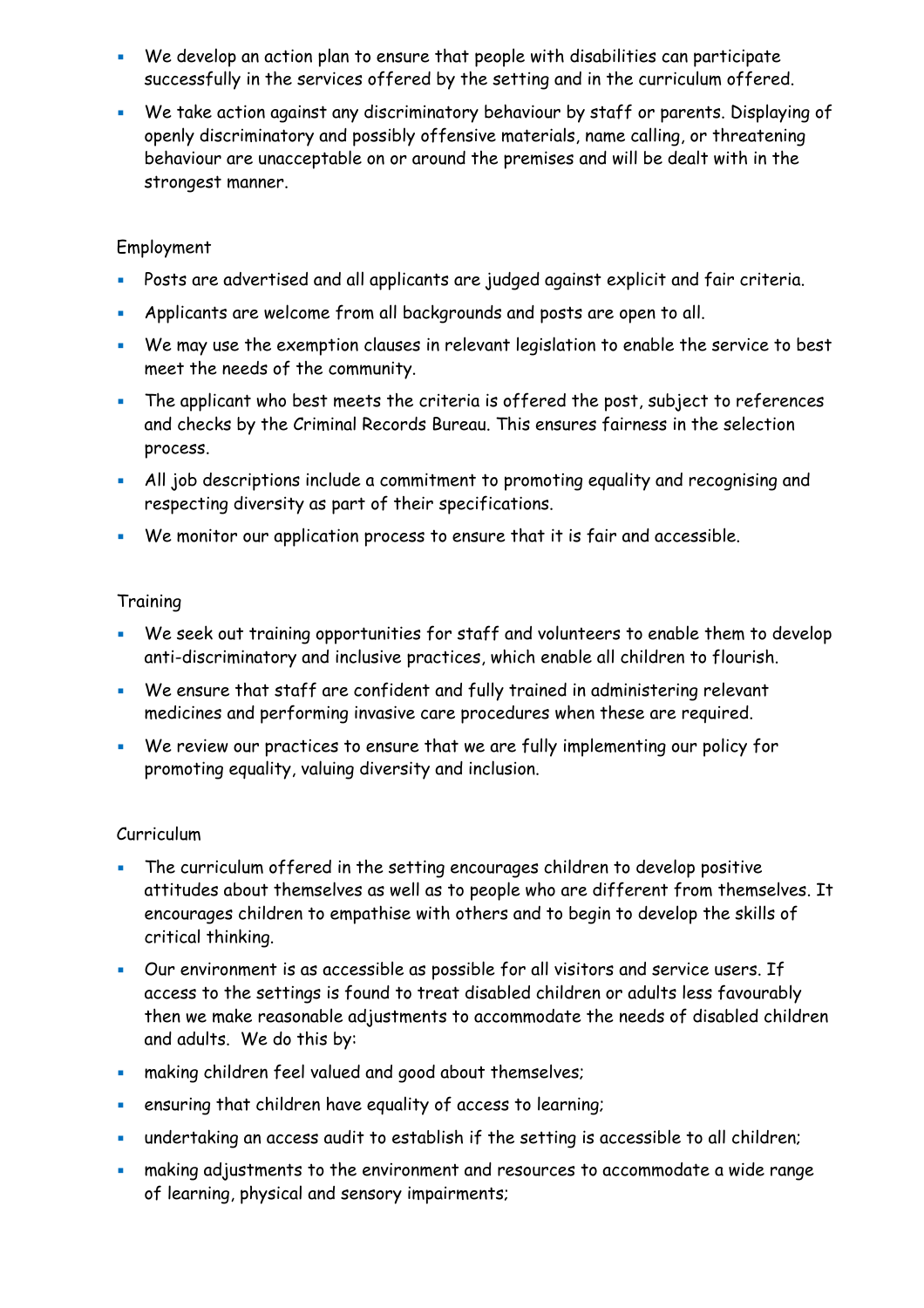- **EXECT** making appropriate provision within the curriculum to ensure each child receives the widest possible opportunity to develop their skills and abilities, e.g. recognising the different learning styles of girls and boys;
- positively reflecting the widest possible range of communities in the choice of resources;
- avoiding stereotypes or derogatory images in the selection of books or other visual materials;
- **EXEC** celebrating a wide range of festivals;
- creating an environment of mutual respect and tolerance;
- differentiating the curriculum to meet children's special educational needs;
- **EXP** helping children to understand that discriminatory behaviour and remarks are hurtful and unacceptable;
- ensuring that the curriculum offered is inclusive of children with special educational needs and children with disabilities;
- **ensuring that children learning English as an additional language have full access to the** curriculum and are supported in their learning; and
- ensuring **that children** speaking languages other than English are supported in the maintenance and development of their home languages.

Valuing diversity in families

- We welcome the diversity of family lifestyles and work with all families.
- We encourage children to contribute stories of their everyday life to the setting.
- We encourage parents/carers to take part in the life of the setting and to contribute fully.
- For families who speak languages in addition to English, we will develop means to ensure their full inclusion.
- We offer a flexible payment system for families of differing means and offer information regarding sources of financial support.
- Food
- We work in partnership with parents to ensure that the medical, cultural and dietary needs of children are met.
- We help children to learn about a range of food, and of cultural approaches to mealtimes and eating, and to respect the differences among them.

### Meetings

- **EXECT** Meetings are arranged to ensure that all families who wish to may be involved in the running of the setting.
- **EXEDENT I**nformation about meetings is communicated in a variety of ways written, verbal and in translation - to ensure that all parents have information about and access to the meetings.